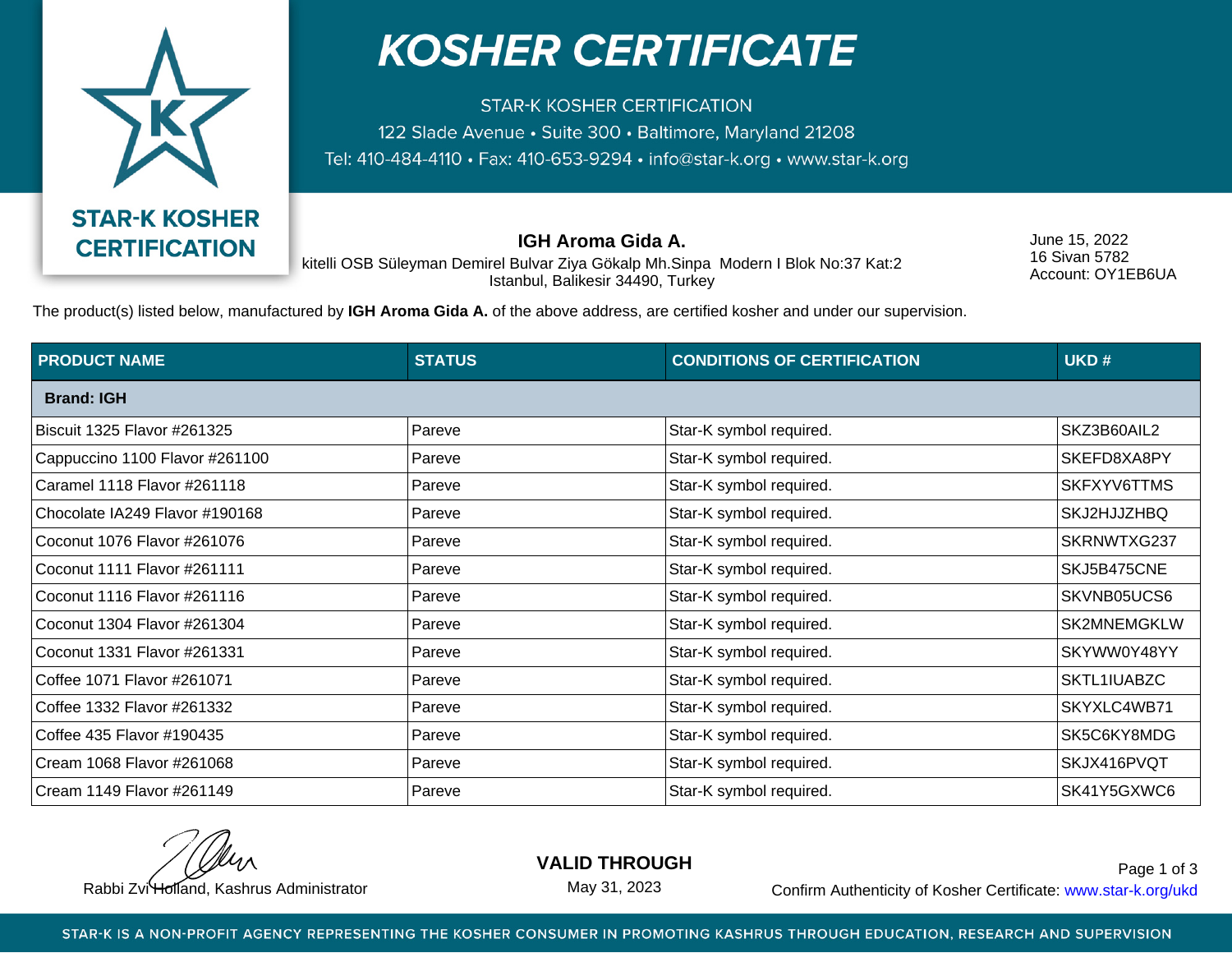

## **KOSHER CERTIFICATE**

**STAR-K KOSHER CERTIFICATION** 122 Slade Avenue • Suite 300 • Baltimore, Maryland 21208 Tel: 410-484-4110 · Fax: 410-653-9294 · info@star-k.org · www.star-k.org

**IGH Aroma Gida A.**

June 15, 2022 16 Sivan 5782 Account: OY1EB6UA

kitelli OSB Süleyman Demirel Bulvar Ziya Gökalp Mh.Sinpa Modern I Blok No:37 Kat:2 Istanbul, Balikesir 34490, Turkey

The product(s) listed below, manufactured by **IGH Aroma Gida A.** of the above address, are certified kosher and under our supervision.

| <b>PRODUCT NAME</b>                  | <b>STATUS</b> | <b>CONDITIONS OF CERTIFICATION</b> | UKD#               |  |  |
|--------------------------------------|---------------|------------------------------------|--------------------|--|--|
| <b>Brand: IGH</b>                    |               |                                    |                    |  |  |
| Evaporated Milk 1110 Flavor #261110  | Pareve        | Star-K symbol required.            | SKJ8JSIMF3W        |  |  |
| Evaporated Milk IA169 Flavor #190134 | Pareve        | Star-K symbol required.            | SKA5FW60I0W        |  |  |
| Hazelnut 1051 Flavor #261051         | Pareve        | Star-K symbol required.            | <b>SKEWFRRYNQT</b> |  |  |
| Hazelnut 1148 Flavor #261148         | Pareve        | Star-K symbol required.            | SKZVQEI8FXW        |  |  |
| Melon IA024CA Flavor #193044         | Pareve        | Star-K symbol required.            | SKBEWEPP8PL        |  |  |
| Milk 1069 Flavor #261069             | Pareve        | Star-K symbol required.            | SKEFIW36BSS        |  |  |
| Milk 1073 Flavor #261073             | Pareve        | Star-K symbol required.            | SKR55LUC0KZ        |  |  |
| Milk 1106 Flavor #261106             | Pareve        | Star-K symbol required.            | SKSIGH6J5NA        |  |  |
| Milk 1351 Flavor #261351             | Pareve        | Star-K symbol required.            | SK7VFWSTH8V        |  |  |
| Pomegranate 1044 Flavor #261044      | Pareve        | Star-K symbol required.            | SKGK6RZ78VU        |  |  |
| Pomegranate 1144 Flavor #261144      | Pareve        | Star-K symbol required.            | SKMCFMV83AL        |  |  |
| Raspberry 1047 Flavor #261047        | Pareve        | Star-K symbol required.            | SKJW0Z403IM        |  |  |
| Raspberry 1133 Flavor #261133        | Pareve        | Star-K symbol required.            | SKVGH68Q5H8        |  |  |
| Raspberry 1145 Flavor #261145        | Pareve        | Star-K symbol required.            | <b>SKWWMYQDHLT</b> |  |  |

**VALID THROUGH**

May 31, 2023

Rabbi Zvi Holland, Kashrus Administrator **Confirm Authenticity of Kosher Certificate:** www.star-k.org/ukd Page 2 of 3

STAR-K IS A NON-PROFIT AGENCY REPRESENTING THE KOSHER CONSUMER IN PROMOTING KASHRUS THROUGH EDUCATION, RESEARCH AND SUPERVISION